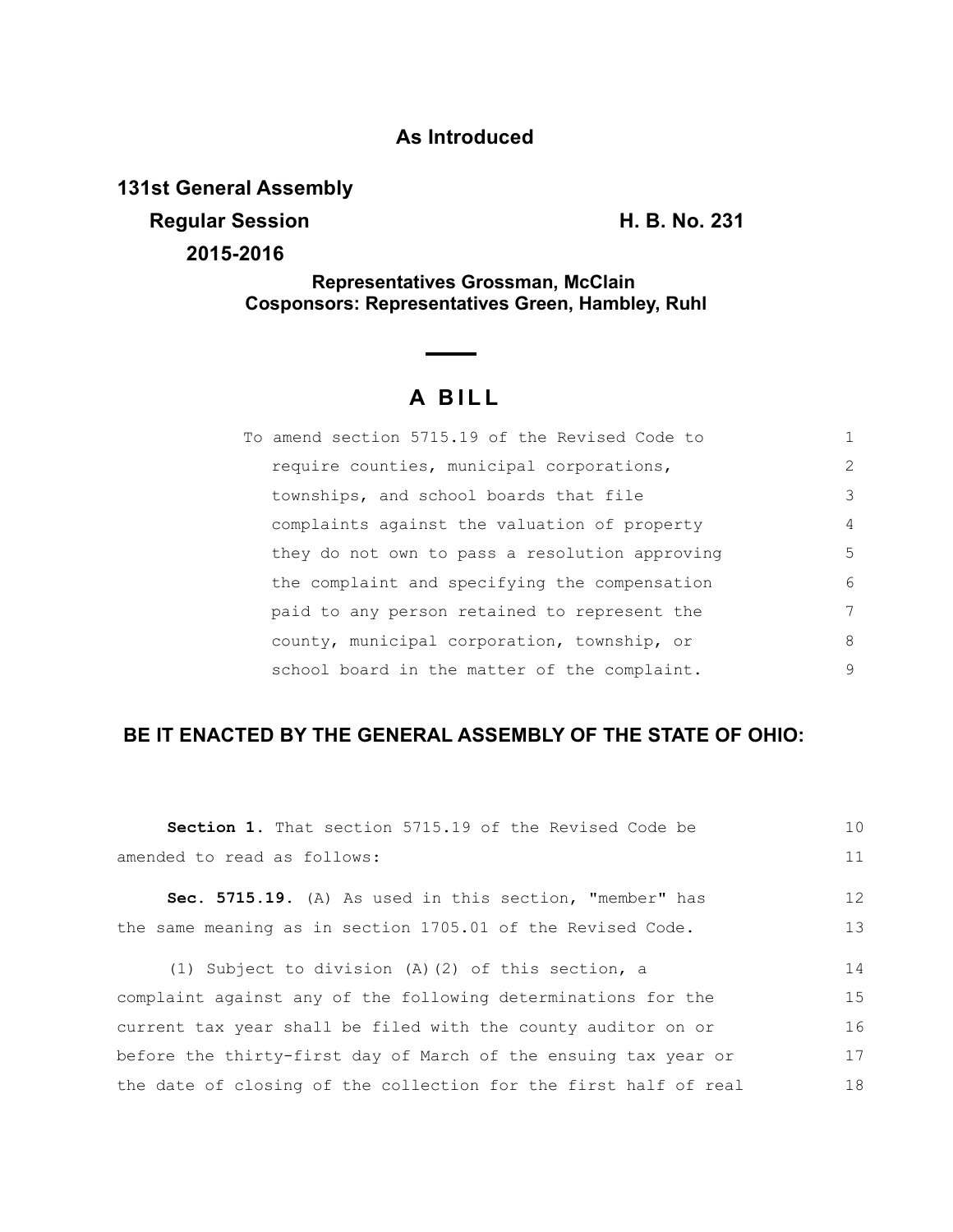and public utility property taxes for the current tax year, whichever is later: (a) Any classification made under section 5713.041 of the Revised Code; (b) Any determination made under section 5713.32 or 5713.35 of the Revised Code; (c) Any recoupment charge levied under section 5713.35 of the Revised Code; (d) The determination of the total valuation or assessment of any parcel that appears on the tax list, except parcels assessed by the tax commissioner pursuant to section 5727.06 of the Revised Code; (e) The determination of the total valuation of any parcel that appears on the agricultural land tax list, except parcels assessed by the tax commissioner pursuant to section 5727.06 of the Revised Code; (f) Any determination made under division (A) of section 319.302 of the Revised Code. If such a complaint is filed by mail or certified mail, the date of the United States postmark placed on the envelope or sender's receipt by the postal service shall be treated as the date of filing. A private meter postmark on an envelope is not a valid postmark for purposes of establishing the filing date. Any person owning taxable real property in the county or in a taxing district with territory in the county; such a person's spouse; an individual who is retained by such a person and who holds a designation from a professional assessment organization, such as the institute for professionals in 20 21 22 23 24 25 26 27 28 29 30 31 32 33 34 35 36 37 38 39 40 41 42 43 44 45 46

19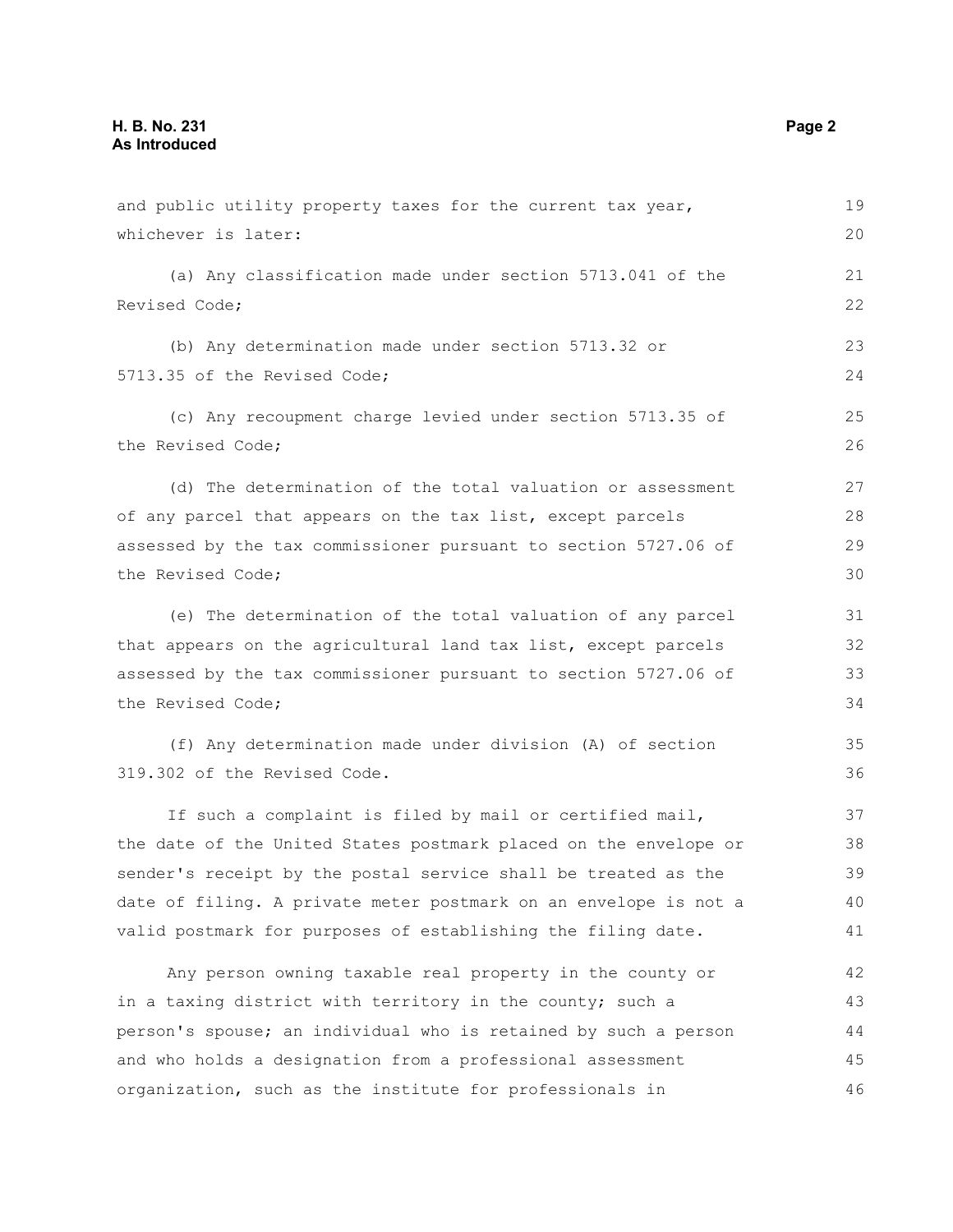#### **H. B. No. 231 Page 3 As Introduced**

taxation, the national council of property taxation, or the international association of assessing officers; a public accountant who holds a permit under section 4701.10 of the Revised Code, a general or residential real estate appraiser licensed or certified under Chapter 4763. of the Revised Code, or a real estate broker licensed under Chapter 4735. of the Revised Code, who is retained by such a person; if the person is a firm, company, association, partnership, limited liability company, or corporation, an officer, a salaried employee, a partner, or a member of that person; if the person is a trust, a trustee of the trust; the board of county commissioners; the prosecuting attorney or treasurer of the county; the board of township trustees of any township with territory within the county; the board of education of any school district with any territory in the county; or the mayor-chief executive or legislative authority of any municipal corporation with any territory in the county may file such a complaint regarding any such determination affecting any real property in the county, except that a person owning taxable real property in another county may file such a complaint only with regard to any such determination affecting real property in the county that is located in the same taxing district as that person's real property is located. The county auditor shall present to the county board of revision all complaints filed with the auditor. 47 48 49 50 51 52 53 54 55 56 57 58 59 60 61 62 63 64 65 66 67 68 69 70

(2) As used in division (A)(2) of this section, "interim period" means, for each county, the tax year to which section 5715.24 of the Revised Code applies and each subsequent tax year until the tax year in which that section applies again. 71 72 73 74

No person, board, or officer shall file a complaint against the valuation or assessment of any parcel that appears on the tax list if it filed a complaint against the valuation or 75 76 77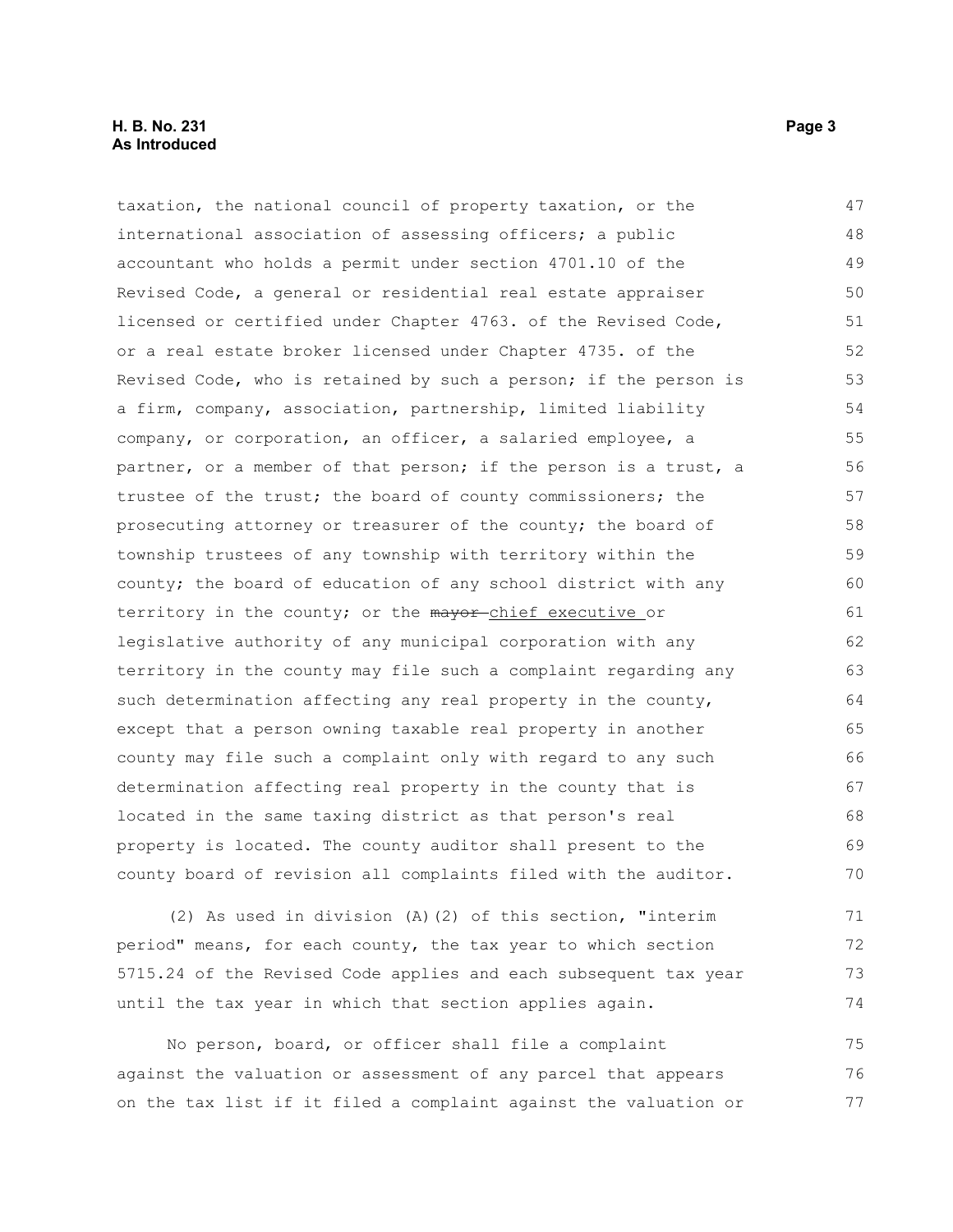assessment of that parcel for any prior tax year in the same interim period, unless the person, board, or officer alleges that the valuation or assessment should be changed due to one or more of the following circumstances that occurred after the tax lien date for the tax year for which the prior complaint was filed and that the circumstances were not taken into consideration with respect to the prior complaint: 78 79 80 81 82 83 84

(a) The property was sold in an arm's length transaction, as described in section 5713.03 of the Revised Code; 85 86

- (b) The property lost value due to some casualty; 87
- (c) Substantial improvement was added to the property;

(d) An increase or decrease of at least fifteen per cent in the property's occupancy has had a substantial economic impact on the property. 89 90 91

(3) If a county board of revision, the board of tax appeals, or any court dismisses a complaint filed under this section or section 5715.13 of the Revised Code for the reason that the act of filing the complaint was the unauthorized practice of law or the person filing the complaint was engaged in the unauthorized practice of law, the party affected by a decrease in valuation or the party's agent, or the person owning taxable real property in the county or in a taxing district with territory in the county, may refile the complaint, notwithstanding division (A)(2) of this section. 92 93 94 95 96 97 98 99 100 101

(4) Notwithstanding division (A)(2) of this section, a person, board, or officer may file a complaint against the valuation or assessment of any parcel that appears on the tax list if it filed a complaint against the valuation or assessment of that parcel for any prior tax year in the same interim period 102 103 104 105 106

88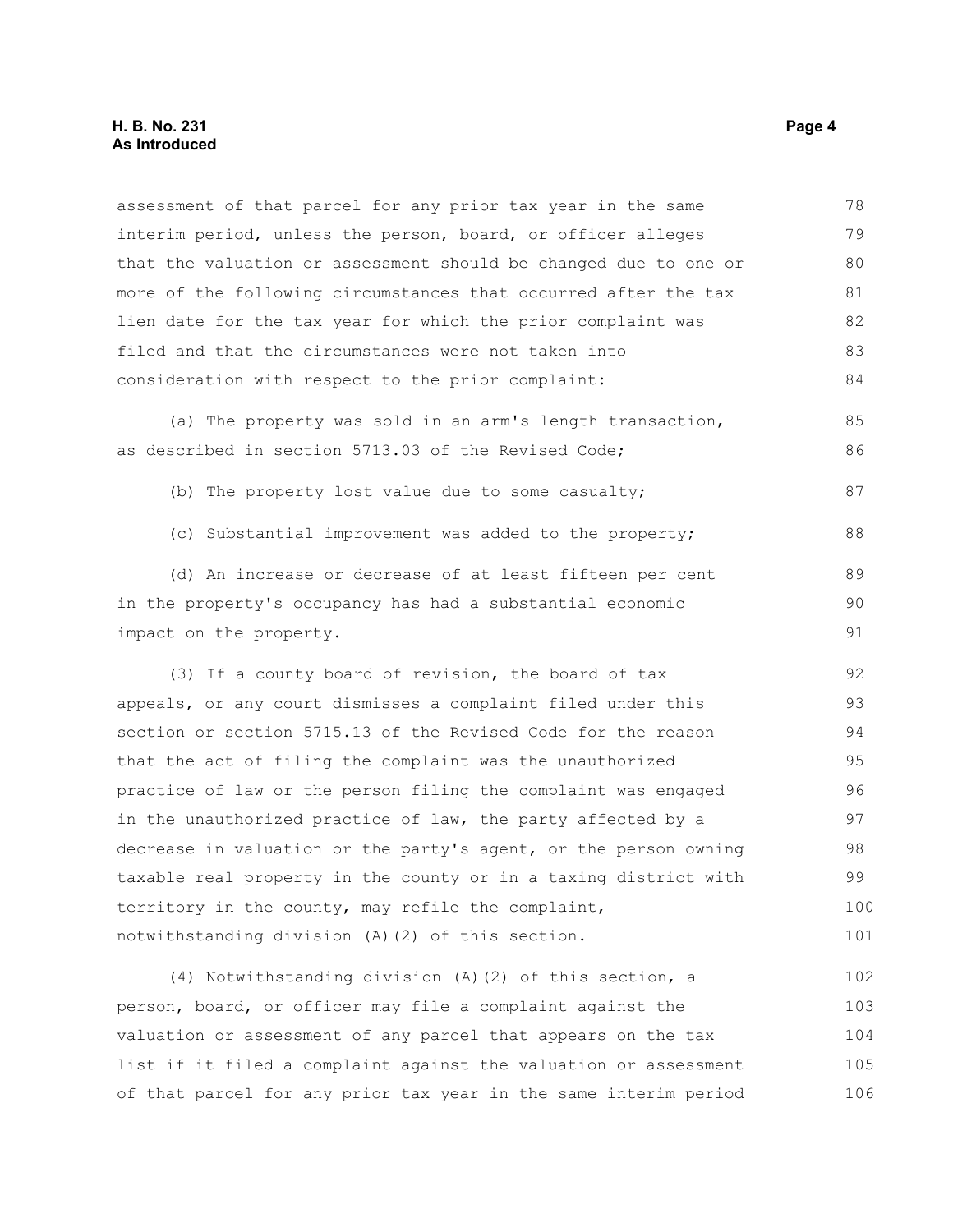if the person, board, or officer withdrew the complaint before the complaint was heard by the board. (5) A board of county commissioners, a board of township trustees, the board of education of a school district, or the chief executive or legislative authority of a municipal corporation may not file a complaint under division (A)(1) of this section against the valuation of property the subdivision or district does not own unless the board or legislative authority first adopts a resolution approving the complaint at a public meeting of the board or legislative authority. A county treasurer or prosecuting attorney may not file such a complaint against the valuation of property the county does not own unless the board of county commissioners first adopts a resolution approving the complaint at a public meeting of the board. The resolution required under division (A)(5) of this section shall include all of the following: (a) Identification of the parcel that is the subject of the complaint; (b) The name of the owner or owners of the parcel; (c) The change in valuation being sought in the complaint; (d) The name and address of the legal representative, other than an employee of the county, township, school district, or municipal corporation, retained to represent the county, township, school district, or municipal corporation in the complaint proceedings; (e) The hourly rate, contingency fee, flat fee, or other compensation agreed to by the county, township, school district, or municipal corporation and the person or persons identified in 107 108 109 110 111 112 113 114 115 116 117 118 119 120 121 122 123 124 125 126 127 128 129 130 131 132 133 134

division (A)(5)(d) of this section.

135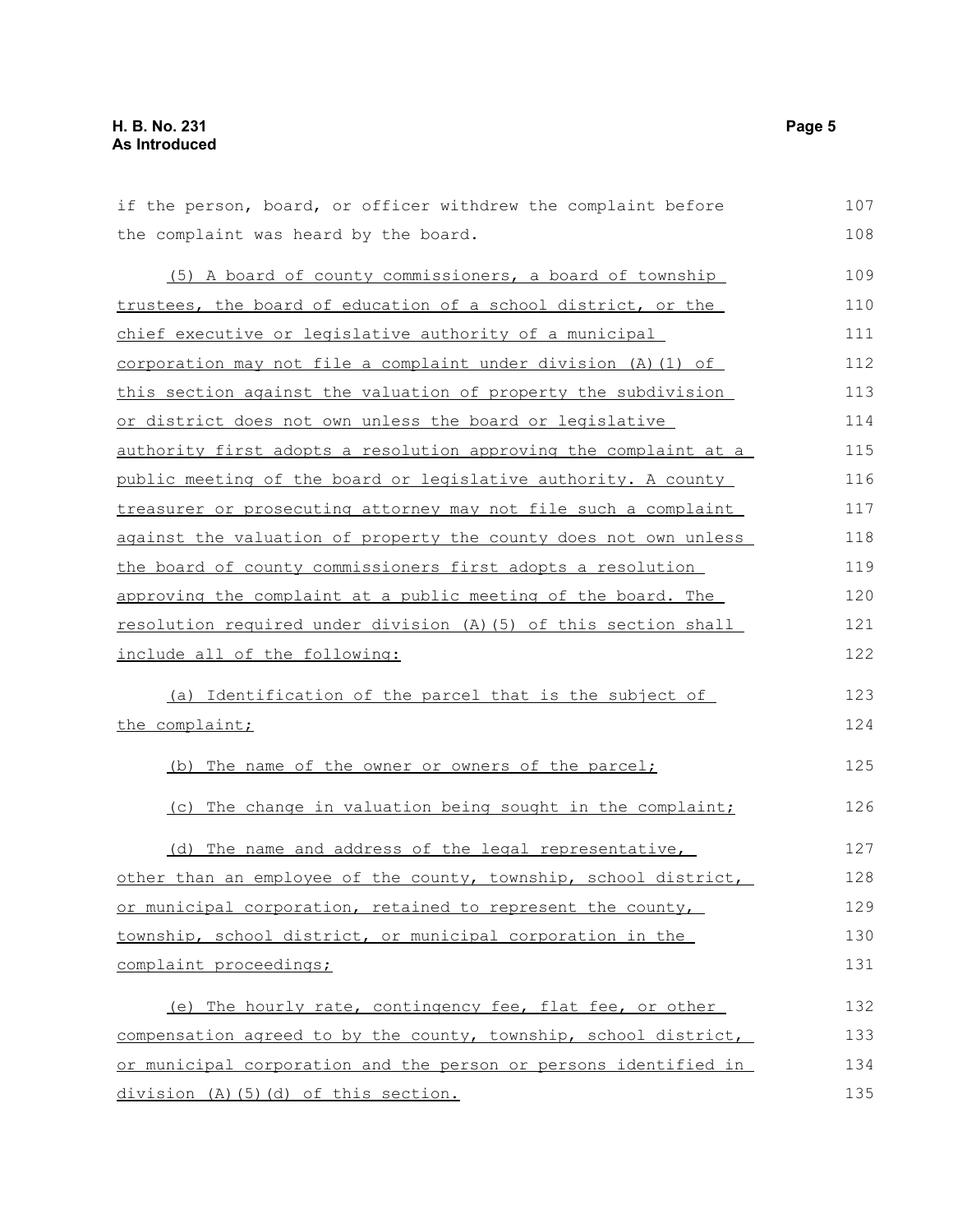| A board of county commissioners, board of township                  | 136 |
|---------------------------------------------------------------------|-----|
| trustees, board of education, or legislative authority of a         | 137 |
| municipal corporation that adopts a resolution under division       | 138 |
| $(A)$ (5) of this section or a county treasurer, county prosecuting | 139 |
| attorney, or chief executive of a municipal corporation that        | 140 |
| obtains a resolution under this division shall not be required      | 141 |
| to adopt a new resolution for the same complaint based solely on    | 142 |
| a change in the legal representative representing the county,       | 143 |
| township, school district, or municipal corporation unless the      | 144 |
| hourly rate, contingency fee, flat fee, or other compensation       | 145 |
| agreed to with the new representative is greater than that          | 146 |
| stated in the existing resolution.                                  | 147 |
| Nothing in division $(A)$ (5) of this section requires any          | 148 |

| person, board, authority, or officer to adopt or obtain a   | 149  |
|-------------------------------------------------------------|------|
| resolution approving a complaint filed in support of or     | 150  |
| objecting to a previously filed complaint or objecting to a | 1.51 |
| current valuation under division (B) of this section.       | 1.52 |

(B) Within thirty days after the last date such complaints may be filed, the auditor shall give notice of each complaint in which the stated amount of overvaluation, undervaluation, discriminatory valuation, illegal valuation, or incorrect determination is at least seventeen thousand five hundred dollars to each property owner whose property is the subject of the complaint, if the complaint was not filed by the owner or the owner's spouse, and to each board of education whose school district may be affected by the complaint. Within thirty days after receiving such notice, a board of education; a property owner; the owner's spouse; an individual who is retained by such an owner and who holds a designation from a professional assessment organization, such as the institute for professionals in taxation, the national council of property taxation, or the 153 154 155 156 157 158 159 160 161 162 163 164 165 166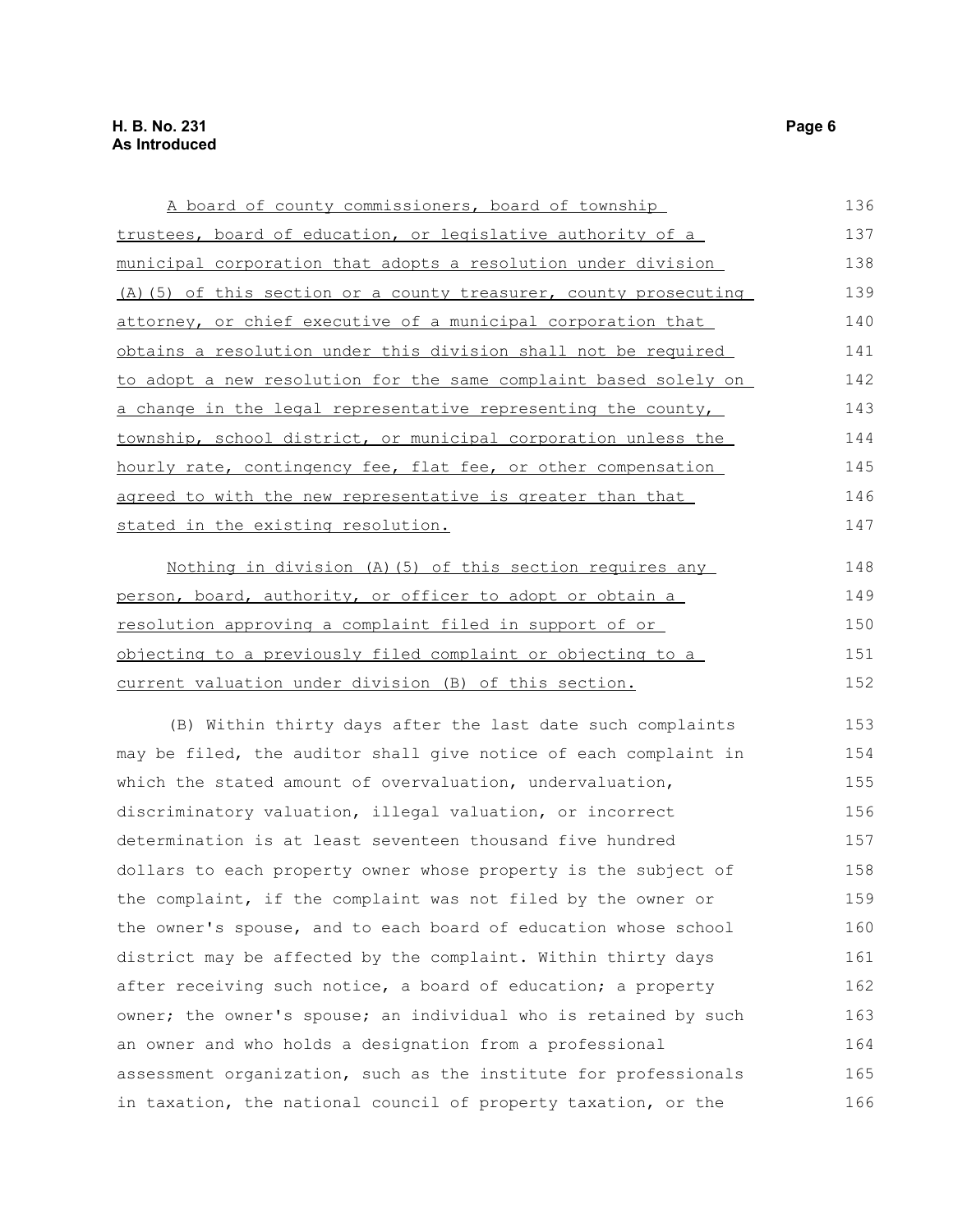#### **H. B. No. 231 Page 7 As Introduced**

international association of assessing officers; a public accountant who holds a permit under section 4701.10 of the Revised Code, a general or residential real estate appraiser licensed or certified under Chapter 4763. of the Revised Code, or a real estate broker licensed under Chapter 4735. of the Revised Code, who is retained by such a person; or, if the property owner is a firm, company, association, partnership, limited liability company, corporation, or trust, an officer, a salaried employee, a partner, a member, or trustee of that property owner, may file a complaint in support of or objecting to the amount of alleged overvaluation, undervaluation, discriminatory valuation, illegal valuation, or incorrect determination stated in a previously filed complaint or objecting to the current valuation. Upon the filing of a complaint under this division, the board of education or the property owner shall be made a party to the action. 167 168 169 170 171 172 173 174 175 176 177 178 179 180 181 182

(C) Each board of revision shall notify any complainant and also the property owner, if the property owner's address is known, when a complaint is filed by one other than the property owner, by certified mail, not less than ten days prior to the hearing, of the time and place the same will be heard. The board of revision shall hear and render its decision on a complaint within ninety days after the filing thereof with the board, except that if a complaint is filed within thirty days after receiving notice from the auditor as provided in division (B) of this section, the board shall hear and render its decision within ninety days after such filing. 183 184 185 186 187 188 189 190 191 192 193

(D) The determination of any such complaint shall relate back to the date when the lien for taxes or recoupment charges for the current year attached or the date as of which liability for such year was determined. Liability for taxes and recoupment 194 195 196 197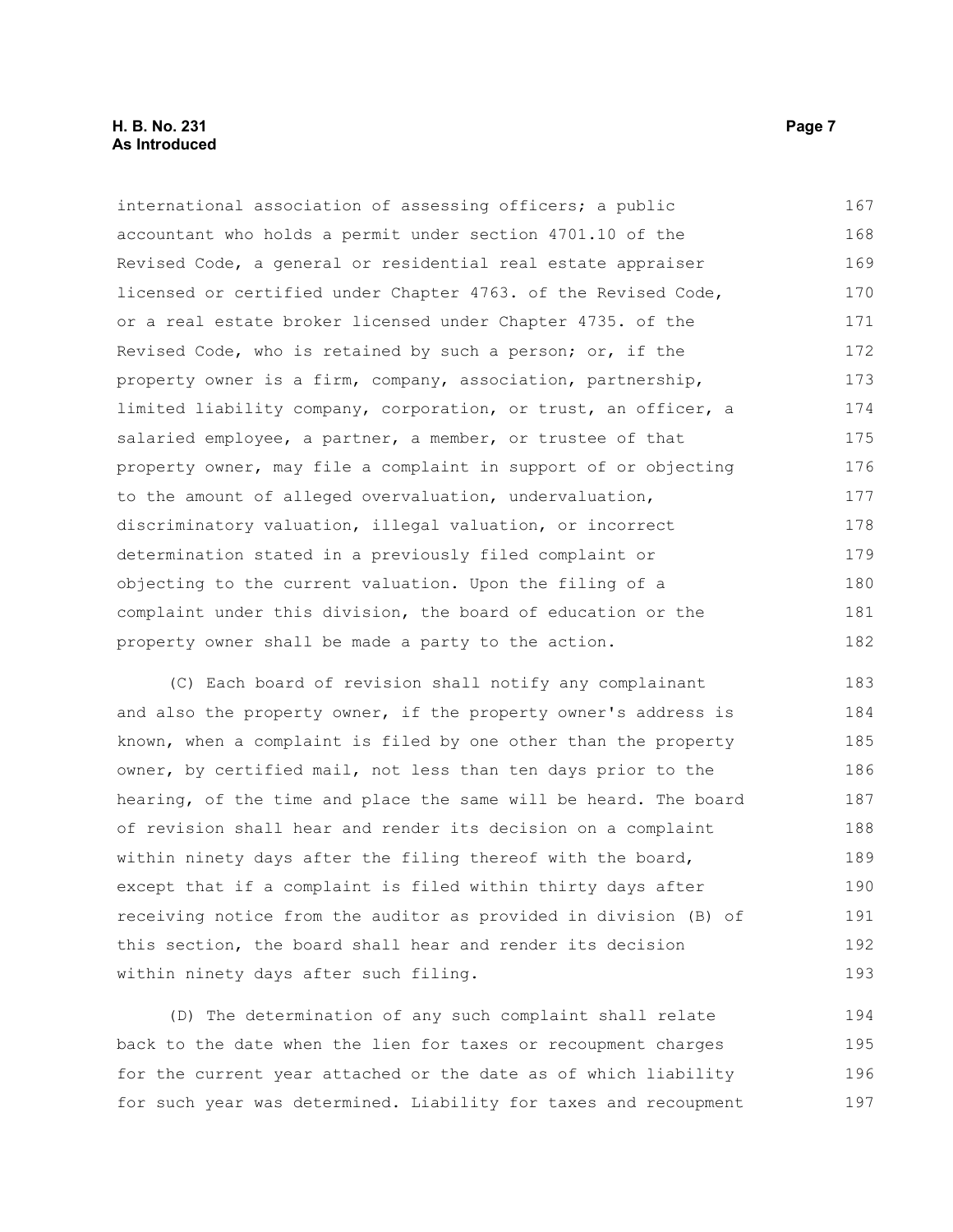#### **H. B. No. 231 Page 8 As Introduced**

charges for such year and each succeeding year until the complaint is finally determined and for any penalty and interest for nonpayment thereof within the time required by law shall be based upon the determination, valuation, or assessment as finally determined. Each complaint shall state the amount of overvaluation, undervaluation, discriminatory valuation, illegal valuation, or incorrect classification or determination upon which the complaint is based. The treasurer shall accept any amount tendered as taxes or recoupment charge upon property concerning which a complaint is then pending, computed upon the claimed valuation as set forth in the complaint. If a complaint filed under this section for the current year is not determined by the board within the time prescribed for such determination, the complaint and any proceedings in relation thereto shall be continued by the board as a valid complaint for any ensuing year until such complaint is finally determined by the board or upon any appeal from a decision of the board. In such case, the original complaint shall continue in effect without further filing by the original taxpayer, the original taxpayer's assignee, or any other person or entity authorized to file a complaint under this section. 198 199 200 201 202 203 204 205 206 207 208 209 210 211 212 213 214 215 216 217 218

(E) If a taxpayer files a complaint as to the classification, valuation, assessment, or any determination affecting the taxpayer's own property and tenders less than the full amount of taxes or recoupment charges as finally determined, an interest charge shall accrue as follows: 219 220 221 222 223

(1) If the amount finally determined is less than the amount billed but more than the amount tendered, the taxpayer shall pay interest at the rate per annum prescribed by section 5703.47 of the Revised Code, computed from the date that the taxes were due on the difference between the amount finally 224 225 226 227 228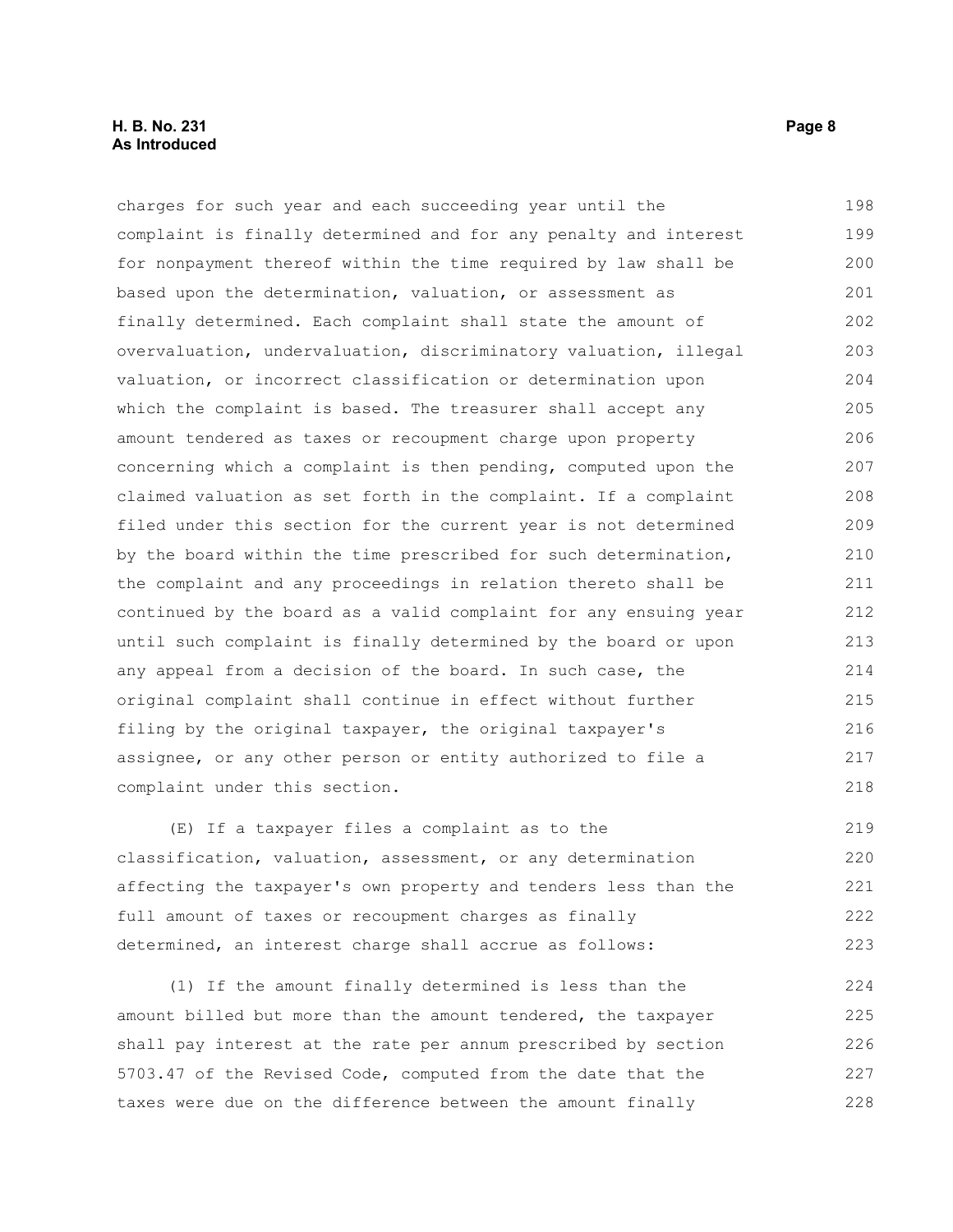determined and the amount tendered. This interest charge shall be in lieu of any penalty or interest charge under section 323.121 of the Revised Code unless the taxpayer failed to file a complaint and tender an amount as taxes or recoupment charges within the time required by this section, in which case section 323.121 of the Revised Code applies. 229 230 231 232 233 234

(2) If the amount of taxes finally determined is equal to or greater than the amount billed and more than the amount tendered, the taxpayer shall pay interest at the rate prescribed by section 5703.47 of the Revised Code from the date the taxes were due on the difference between the amount finally determined and the amount tendered, such interest to be in lieu of any interest charge but in addition to any penalty prescribed by section 323.121 of the Revised Code. 235 236 237 238 239 240 241 242

(F) Upon request of a complainant, the tax commissioner shall determine the common level of assessment of real property in the county for the year stated in the request that is not valued under section 5713.31 of the Revised Code, which common level of assessment shall be expressed as a percentage of true value and the common level of assessment of lands valued under such section, which common level of assessment shall also be expressed as a percentage of the current agricultural use value of such lands. Such determination shall be made on the basis of the most recent available sales ratio studies of the commissioner and such other factual data as the commissioner deems pertinent. 243 244 245 246 247 248 249 250 251 252 253 254

(G) A complainant shall provide to the board of revision all information or evidence within the complainant's knowledge or possession that affects the real property that is the subject of the complaint. A complainant who fails to provide such 255 256 257 258